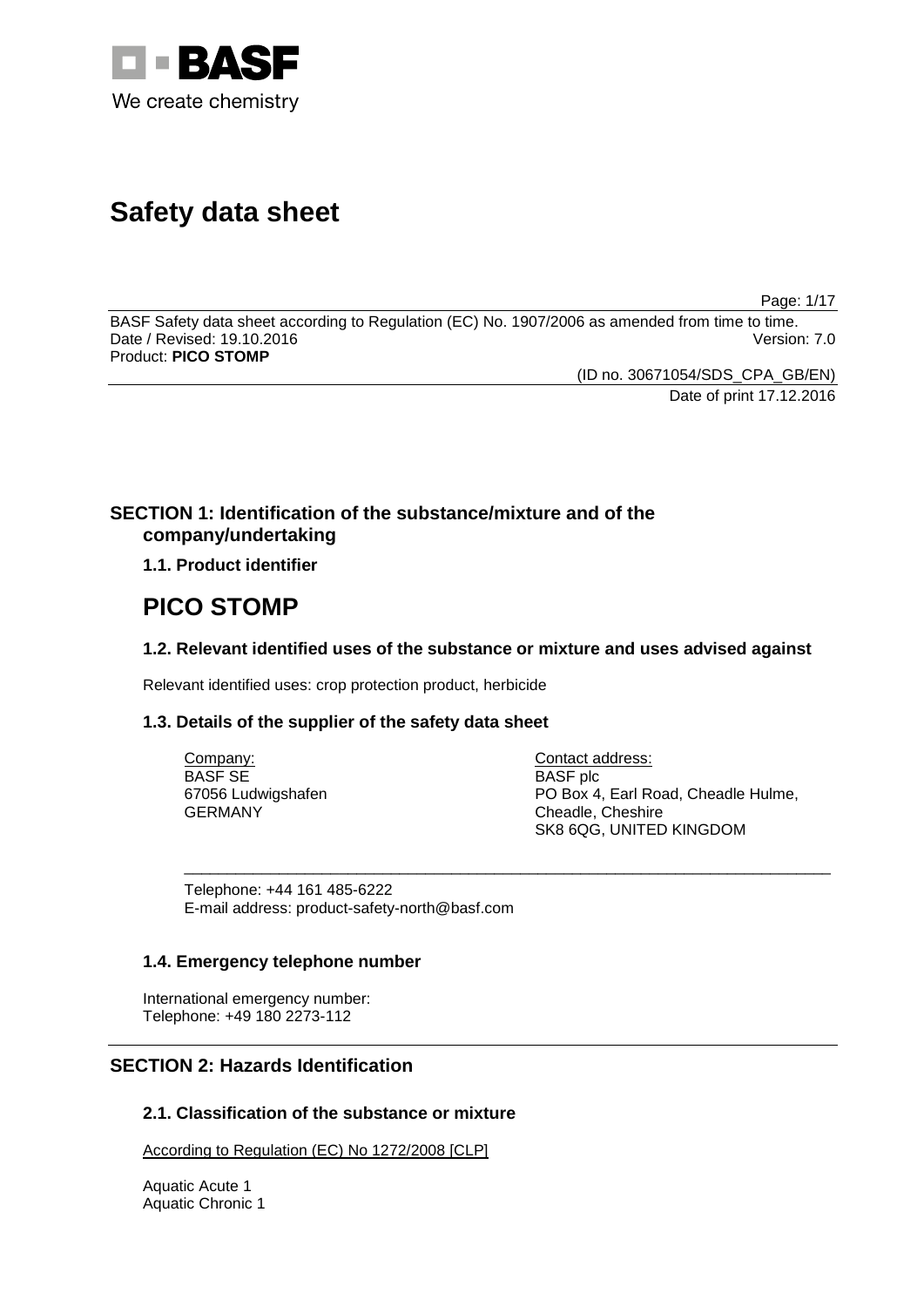Page: 2/17

BASF Safety data sheet according to Regulation (EC) No. 1907/2006 as amended from time to time. Date / Revised: 19.10.2016 Version: 7.0 Product: **PICO STOMP**

> (ID no. 30671054/SDS\_CPA\_GB/EN) Date of print 17.12.2016

#### H410, EUH401

For the classifications not written out in full in this section the full text can be found in section 16.

# **2.2. Label elements**

Globally Harmonized System (GHS) in accordance with UK regulations.

Pictogram:



Signal Word: Warning

Hazard Statement: H410 Very toxic to aquatic life with long lasting effects.<br>EUH401 To avoid risks to human health and the environm To avoid risks to human health and the environment, comply with the instructions for use.

Precautionary Statements (Response): P391 Collect spillage.

Labeling of special preparations (GHS): EUH208: May produce an allergic reaction. Contains: PENDIMETHALIN, 1,2-BENZISOTHIAZOL-3(2H)-ONE

## **2.3. Other hazards**

According to Regulation (EC) No 1272/2008 [CLP]

See section 12 - Results of PBT and vPvB assessment.

If applicable information is provided in this section on other hazards which do not result in classification but which may contribute to the overall hazards of the substance or mixture.

# **SECTION 3: Composition/Information on Ingredients**

# **3.1. Substances**

Not applicable

## **3.2. Mixtures**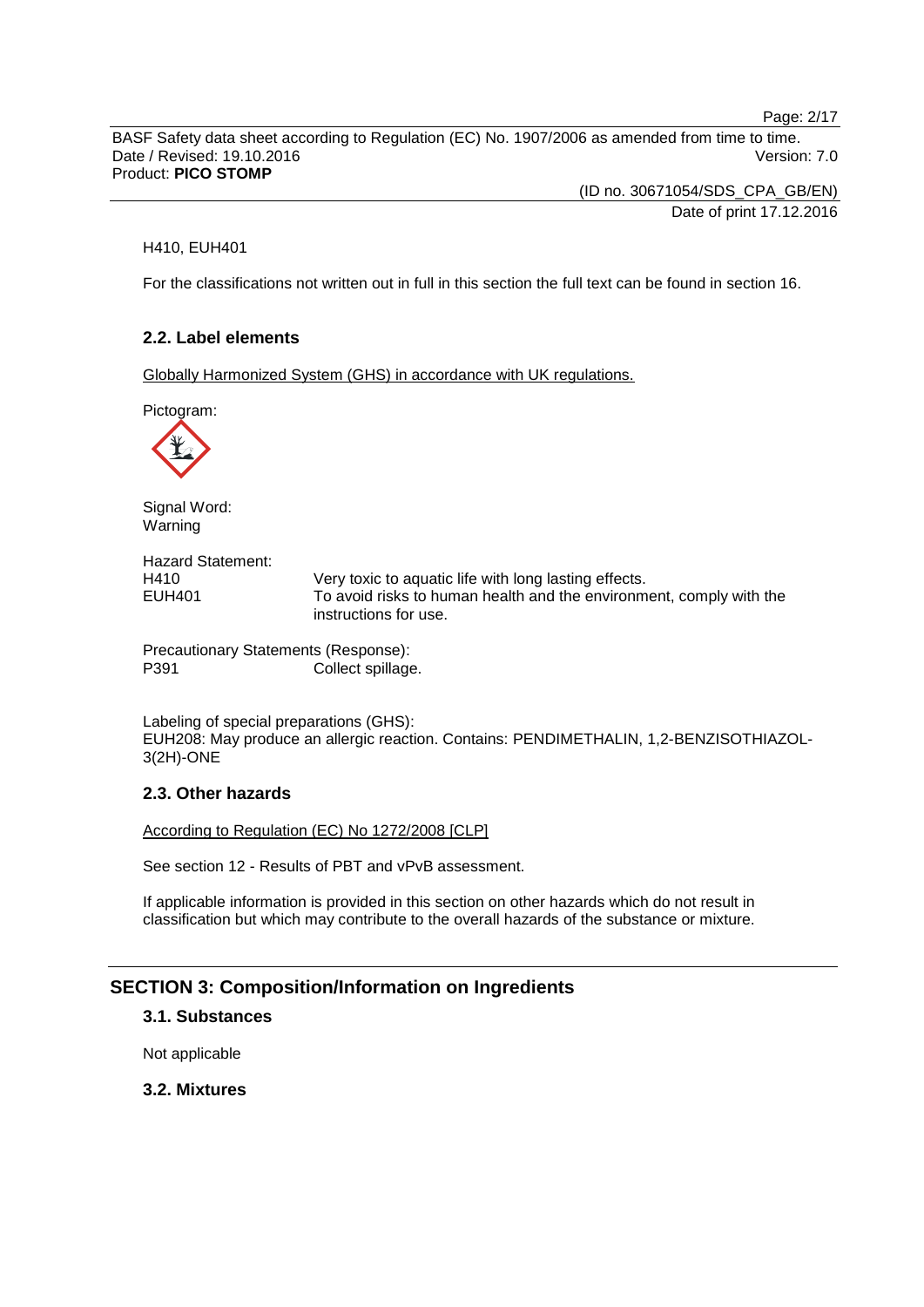Page: 3/17

BASF Safety data sheet according to Regulation (EC) No. 1907/2006 as amended from time to time. Date / Revised: 19.10.2016 Version: 7.0 Product: **PICO STOMP**

(ID no. 30671054/SDS\_CPA\_GB/EN)

Date of print 17.12.2016

#### Chemical nature

crop protection product, herbicide, suspension concentrate (SC)

**Hazardous ingredients (GHS)** according to Regulation (EC) No. 1272/2008

pendimethalin (ISO); N-(1-ethylpropyl)-2,6-dinitro-3,4-xylidine Content (W/W): 28.8 % CAS Number: 40487-42-1 EC-Number: 254-938-2 INDEX-Number: 609-042-00-X Skin Sens. 1 Aquatic Acute 1 Aquatic Chronic 1 H317, H400, H410

> Differing classification according to current knowledge and the criteria given in Annex I of Regulation (EC) No. 1272/2008 Skin Sens. 1B Aquatic Acute 1 Aquatic Chronic 1 H317, H400, H410

picolinafen (ISO); 2-Pyridinecarboxamide, N-(4-fluorophenyl)-6-[3-(trifluoromethyl)phenoxy]- Content (W/W): 1.4 % CAS Number: 137641-05-5 Aquatic Acute 1 Aquatic Chronic 1 H400, H410

1,2-benzisothiazol-3(2H)-one; 1,2-benzisothiazolin-3-one

Content (W/W):  $< 0.05 \%$ CAS Number: 2634-33-5 EC-Number: 220-120-9 INDEX-Number: 613-088-00-6 Acute Tox. 4 (oral) Skin Corr./Irrit. 2 Eye Dam./Irrit. 1 Skin Sens. 1 Aquatic Acute 1 M-factor acute: 10 H318, H315, H302, H317, H400

Specific concentration limit: Skin Sens. 1: >= 0.05 %

Propane-1,2-diol Content (W/W): < 10 % CAS Number: 57-55-6 EC-Number: 200-338-0 REACH registration number: 01- 2119456809-23

Silicon dioxide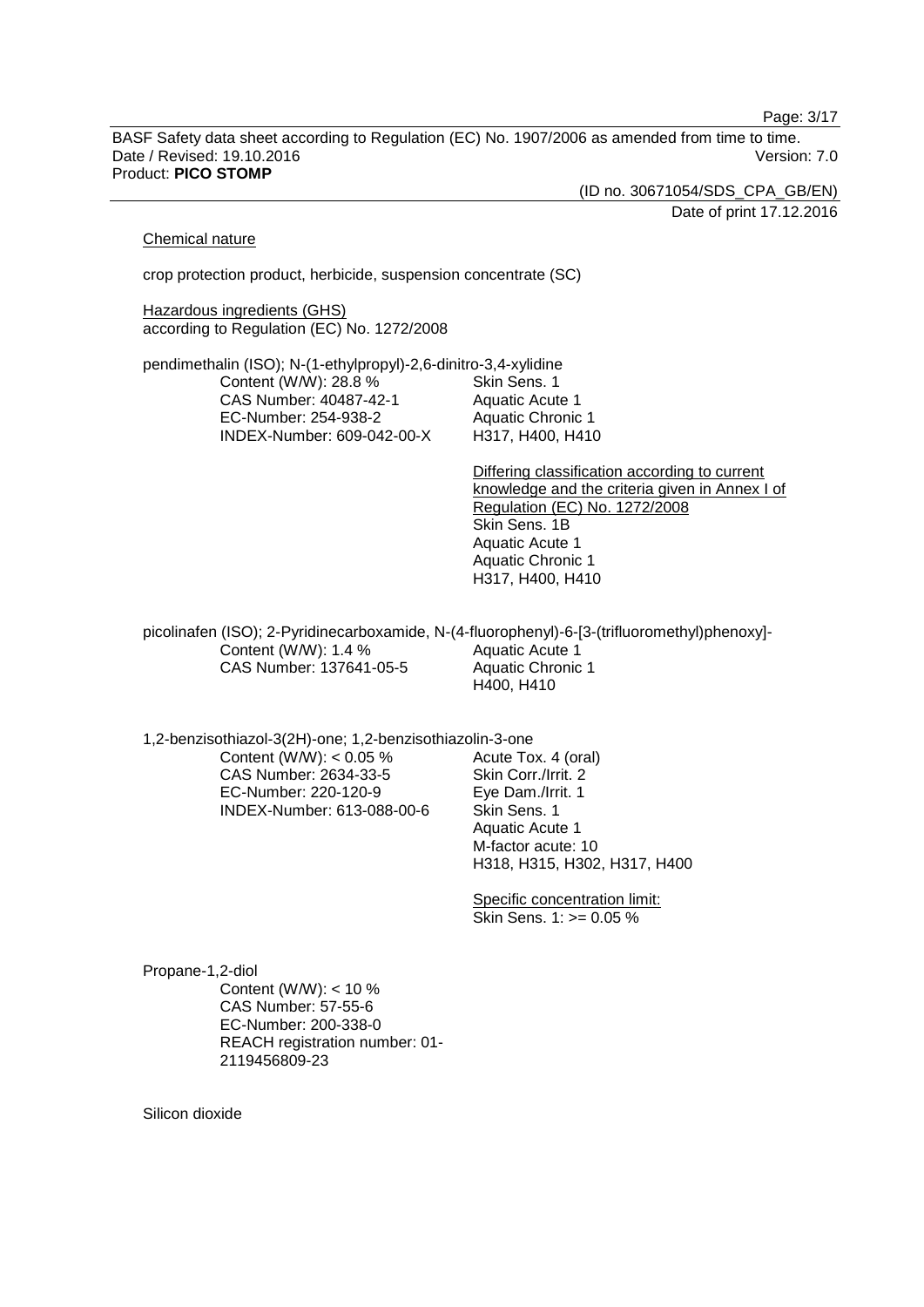Page: 4/17

BASF Safety data sheet according to Regulation (EC) No. 1907/2006 as amended from time to time. Date / Revised: 19.10.2016 Version: 7.0 Product: **PICO STOMP**

(ID no. 30671054/SDS\_CPA\_GB/EN)

Date of print 17.12.2016

Content (W/W):  $< 5 \%$ CAS Number: 7631-86-9 EC-Number: 231-545-4 REACH registration number: 01- 2119379499-16

For the classifications not written out in full in this section, including the hazard classes and the hazard statements, the full text is listed in section 16.

# **SECTION 4: First-Aid Measures**

# **4.1. Description of first aid measures**

Show container, label and/or safety data sheet to physician.

Remove contaminated clothing.

If inhaled: Keep patient calm, remove to fresh air, seek medical attention.

On skin contact: Wash thoroughly with soap and water.

On contact with eyes: Wash affected eyes for at least 15 minutes under running water with eyelids held open.

On ingestion: Immediately rinse mouth and then drink 200-300 ml of water, seek medical attention.

#### **4.2. Most important symptoms and effects, both acute and delayed**

Symptoms: The most important known symptoms and effects are described in the labelling (see section 2) and/or in section 11., Further important symptoms and effects are so far not known.

## **4.3. Indication of any immediate medical attention and special treatment needed**

Treatment: Treat according to symptoms (decontamination, vital functions), no known specific antidote.

# **SECTION 5: Fire-Fighting Measures**

# **5.1. Extinguishing media**

Suitable extinguishing media: water spray, carbon dioxide, foam, dry powder

# **5.2. Special hazards arising from the substance or mixture**

carbon monoxide, Hydrogen fluoride, Carbon dioxide, nitrogen oxides, sulfur oxides The substances/groups of substances mentioned can be released in case of fire.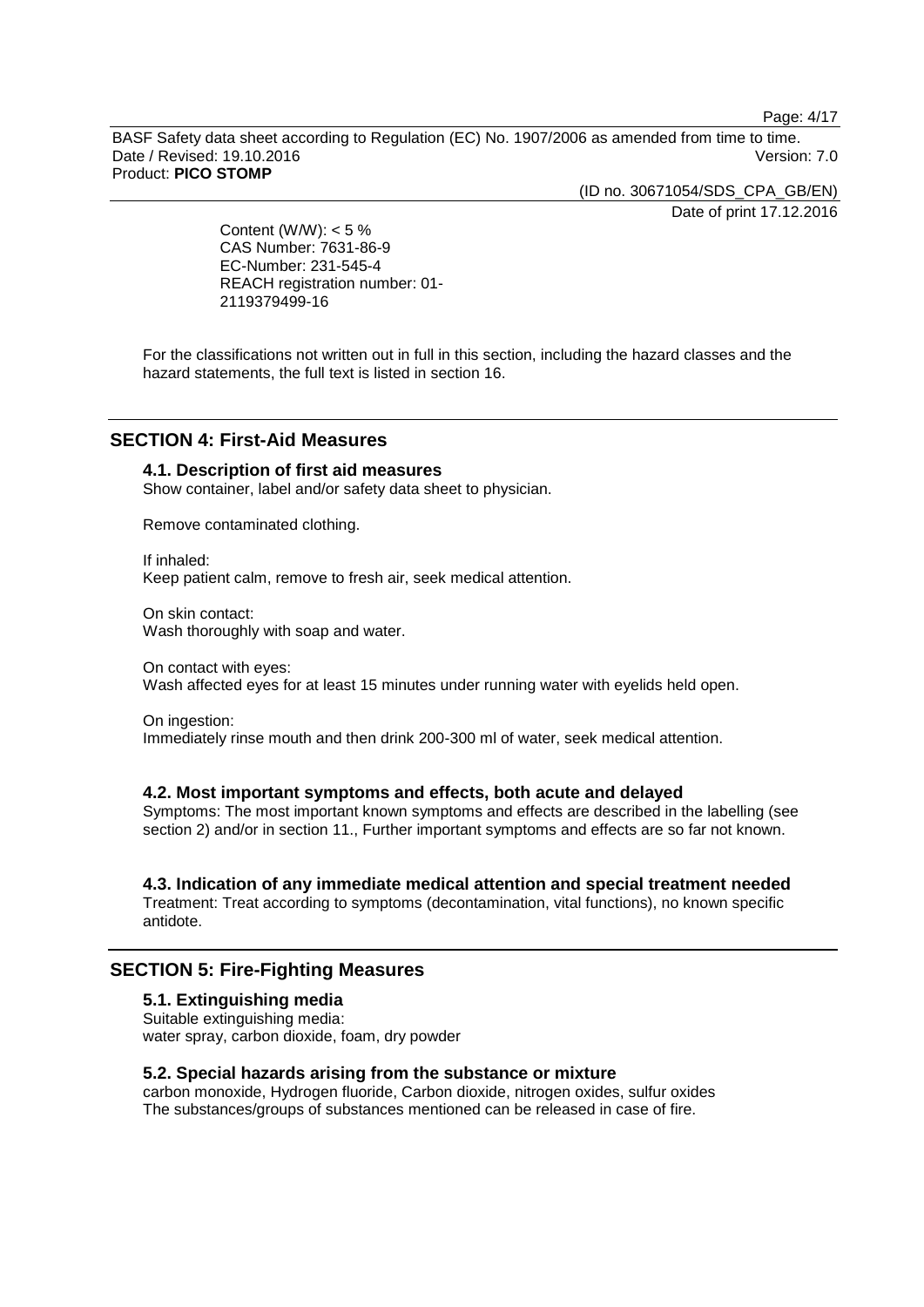Page: 5/17

BASF Safety data sheet according to Regulation (EC) No. 1907/2006 as amended from time to time. Date / Revised: 19.10.2016 **Version: 7.0** Product: **PICO STOMP**

(ID no. 30671054/SDS\_CPA\_GB/EN)

Date of print 17.12.2016

# **5.3. Advice for fire-fighters**

Special protective equipment:

Wear self-contained breathing apparatus and chemical-protective clothing.

Further information:

Collect contaminated extinguishing water separately, do not allow to reach sewage or effluent systems. Dispose of fire debris and contaminated extinguishing water in accordance with official regulations. In case of fire and/or explosion do not breathe fumes. Keep containers cool by spraying with water if exposed to fire.

# **SECTION 6: Accidental Release Measures**

## **6.1. Personal precautions, protective equipment and emergency procedures**

Do not breathe vapour/spray. Use personal protective clothing. Avoid contact with the skin, eyes and clothing.

## **6.2. Environmental precautions**

Do not allow contamination of public drains or surface or ground waters. Inform local water plc if spillage enters drains and the Environment Agency (England & Wales), the Scottish Environmental Protection Agency (Scotland), or the Environment and Heritage Service (Northern Ireland) if it enters surface or ground waters. Keep people and animals away.

# **6.3. Methods and material for containment and cleaning up**

For small amounts: Pick up with suitable absorbent material (e.g. sand, sawdust, general-purpose binder, kieselguhr).

For large amounts: Dike spillage. Pump off product.

Dispose of absorbed material in accordance with regulations. Collect waste in suitable containers, which can be labeled and sealed. Clean contaminated floors and objects thoroughly with water and detergents, observing environmental regulations.

# **6.4. Reference to other sections**

Information regarding exposure controls/personal protection and disposal considerations can be found in section 8 and 13.

# **SECTION 7: Handling and Storage**

## **7.1. Precautions for safe handling**

No special measures necessary if stored and handled correctly. Ensure thorough ventilation of stores and work areas. When using do not eat, drink or smoke. Hands and/or face should be washed before breaks and at the end of the shift.

Protection against fire and explosion:

No special precautions necessary. The substance/product is non-combustible. Product is not explosive.

## **7.2. Conditions for safe storage, including any incompatibilities**

Segregate from foods and animal feeds.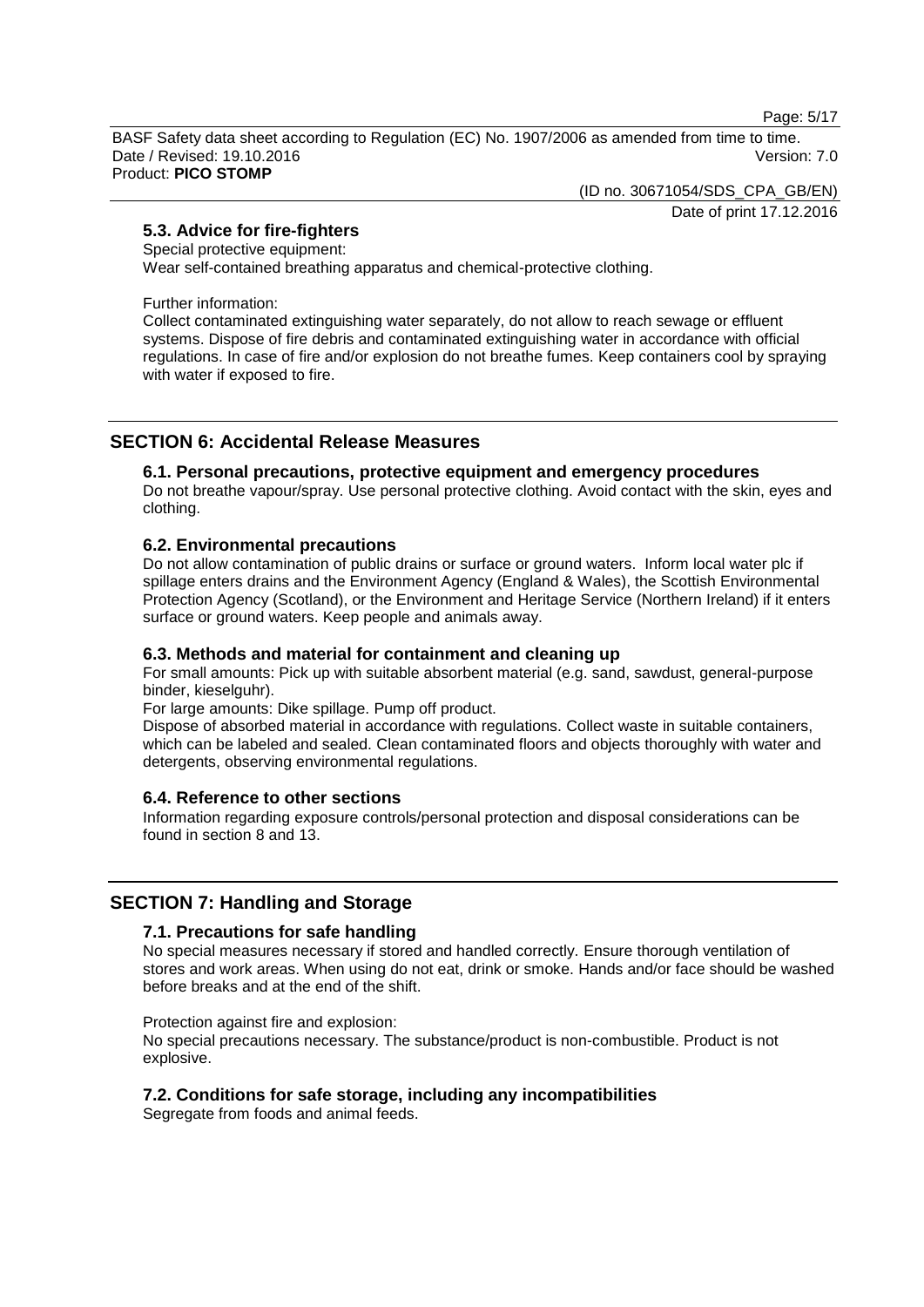Page: 6/17

BASF Safety data sheet according to Regulation (EC) No. 1907/2006 as amended from time to time. Date / Revised: 19.10.2016 Version: 7.0 Product: **PICO STOMP**

(ID no. 30671054/SDS\_CPA\_GB/EN)

Date of print 17.12.2016

Further information on storage conditions: Keep away from heat. Protect from direct sunlight.

Protect from temperatures below: -5 °C

Changes in the properties of the product may occur if substance/product is stored below indicated temperature for extended periods of time.

Protect from temperatures above: 35 °C

Changes in the properties of the product may occur if substance/product is stored above indicated temperature for extended periods of time.

## **7.3. Specific end use(s)**

For the relevant identified use(s) listed in Section 1 the advice mentioned in this section 7 is to be observed.

# **SECTION 8: Exposure Controls/Personal Protection**

## **8.1. Control parameters**

Components with occupational exposure limits

57-55-6: Propane-1,2-diol

TWA value 10 mg/m3 (WEL/EH 40 (UK)), Particulate TWA value 474 mg/m3 ; 150 ppm (WEL/EH 40 (UK)), Total vapour and particulates 7631-86-9: Silicon dioxide TWA value 6 mg/m3 (WEL/EH 40 (UK)), Inhalable dust

TWA value 2.4 mg/m3 (WEL/EH 40 (UK)), Respirable dust

Refer to the current edition of HSE Guidance Note EH40 Occupational Exposure Limits (United Kingdom). For normal use and handling refer to the product label/leaflet.

## **8.2. Exposure controls**

Personal protective equipment

Respiratory protection: Respiratory protection not required.

Hand protection:

Suitable chemical resistant safety gloves (EN 374) also with prolonged, direct contact (Recommended: Protective index 6, corresponding > 480 minutes of permeation time according to EN 374): E.g. nitrile rubber (0.4 mm), chloroprene rubber (0.5 mm), butyl rubber (0.7 mm) etc.

Eye protection: Safety glasses with side-shields (frame goggles) (e.g. EN 166)

Body protection:

Body protection must be chosen depending on activity and possible exposure, e.g. apron, protecting boots, chemical-protection suit (according to EN 14605 in case of splashes or EN ISO 13982 in case of dust).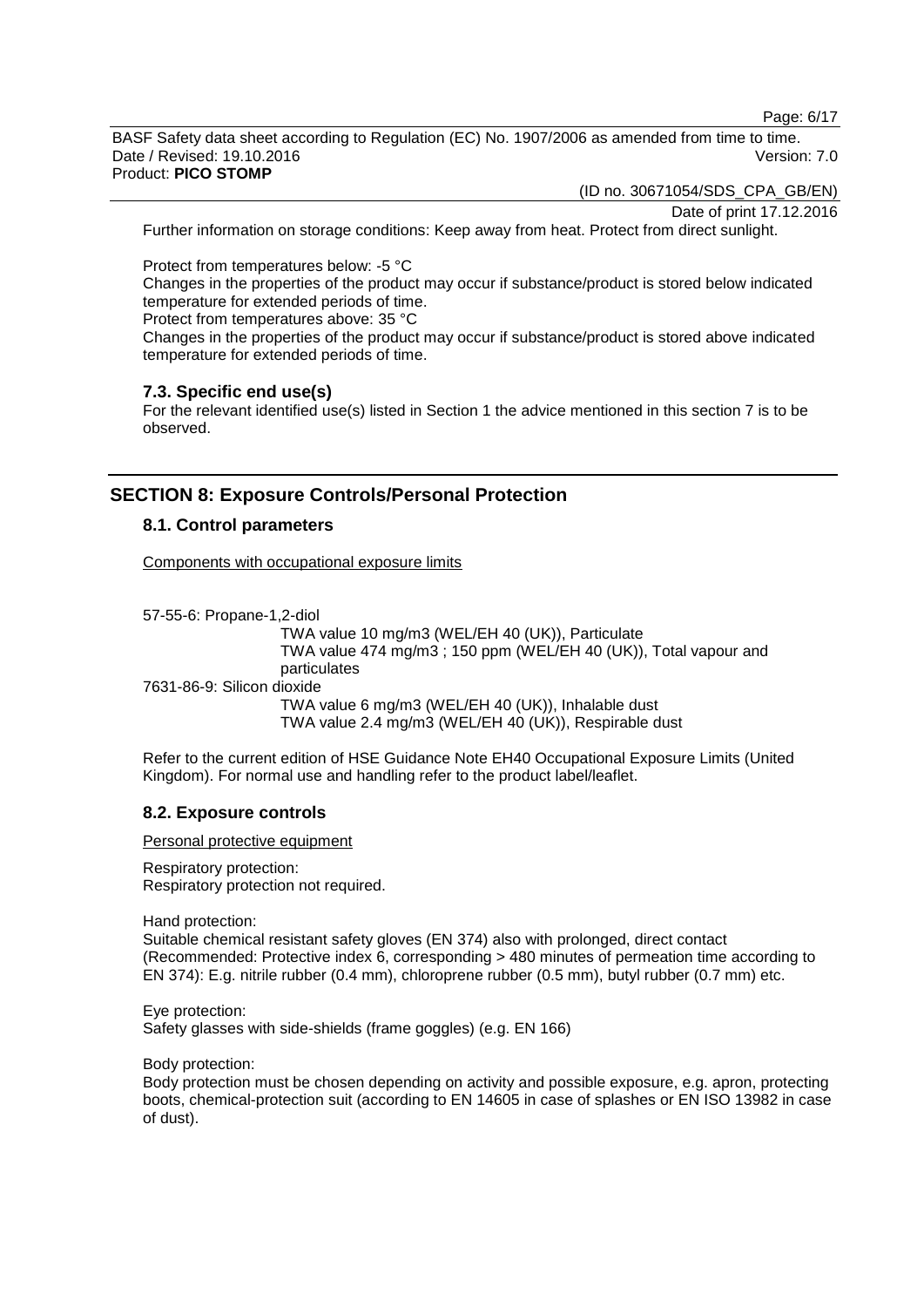Page: 7/17

BASF Safety data sheet according to Regulation (EC) No. 1907/2006 as amended from time to time. Date / Revised: 19.10.2016 Version: 7.0 Product: **PICO STOMP**

> (ID no. 30671054/SDS\_CPA\_GB/EN) Date of print 17.12.2016

General safety and hygiene measures

The statements on personal protective equipment in the instructions for use apply when handling crop-protection agents in final-consumer packing. Wearing of closed work clothing is recommended. Store work clothing separately. Keep away from food, drink and animal feeding stuffs.

Environmental exposure controls For information regarding environmental exposure controls, see Section 6.

# **SECTION 9: Physical and Chemical Properties**

## **9.1. Information on basic physical and chemical properties**

| Form:                  | suspension                                                             |                          |
|------------------------|------------------------------------------------------------------------|--------------------------|
| Colour:                | orange                                                                 |                          |
| Odour:                 | faint odour, nutty, aromatic                                           |                          |
| Odour threshold:       |                                                                        |                          |
|                        | Not determined due to potential                                        |                          |
|                        | health hazard by inhalation.                                           |                          |
| pH value:              | approx. 6.5 - 8.5                                                      |                          |
|                        | (20 °C)                                                                |                          |
|                        | (measured with the undiluted                                           |                          |
|                        | substance), The product has not<br>been tested. The statement has been |                          |
|                        | derived from substances/products of                                    |                          |
|                        | a similar structure or composition.                                    |                          |
| Freezing point:        | < 0 °C                                                                 |                          |
| Boiling point:         | approx. 100 °C                                                         |                          |
| Flash point:           |                                                                        | (DIN EN 22719; ISO 2719) |
|                        | No flash point - Measurement made                                      |                          |
|                        | up to the boiling point.                                               |                          |
| Evaporation rate:      |                                                                        |                          |
|                        | not applicable                                                         |                          |
| Flammability:          | not flammable                                                          |                          |
| Lower explosion limit: |                                                                        |                          |
|                        | As a result of our experience with this                                |                          |
|                        | product and our knowledge of its                                       |                          |
|                        | composition we do not expect any                                       |                          |
|                        | hazard as long as the product is used                                  |                          |
|                        | appropriately and in accordance with<br>the intended use.              |                          |
| Upper explosion limit: |                                                                        |                          |
|                        | As a result of our experience with this                                |                          |
|                        | product and our knowledge of its                                       |                          |
|                        | composition we do not expect any                                       |                          |
|                        | hazard as long as the product is used                                  |                          |
|                        | appropriately and in accordance with                                   |                          |
|                        | the intended use.                                                      |                          |
| Ignition temperature:  | 380 °C                                                                 | (DIN EN 14522)           |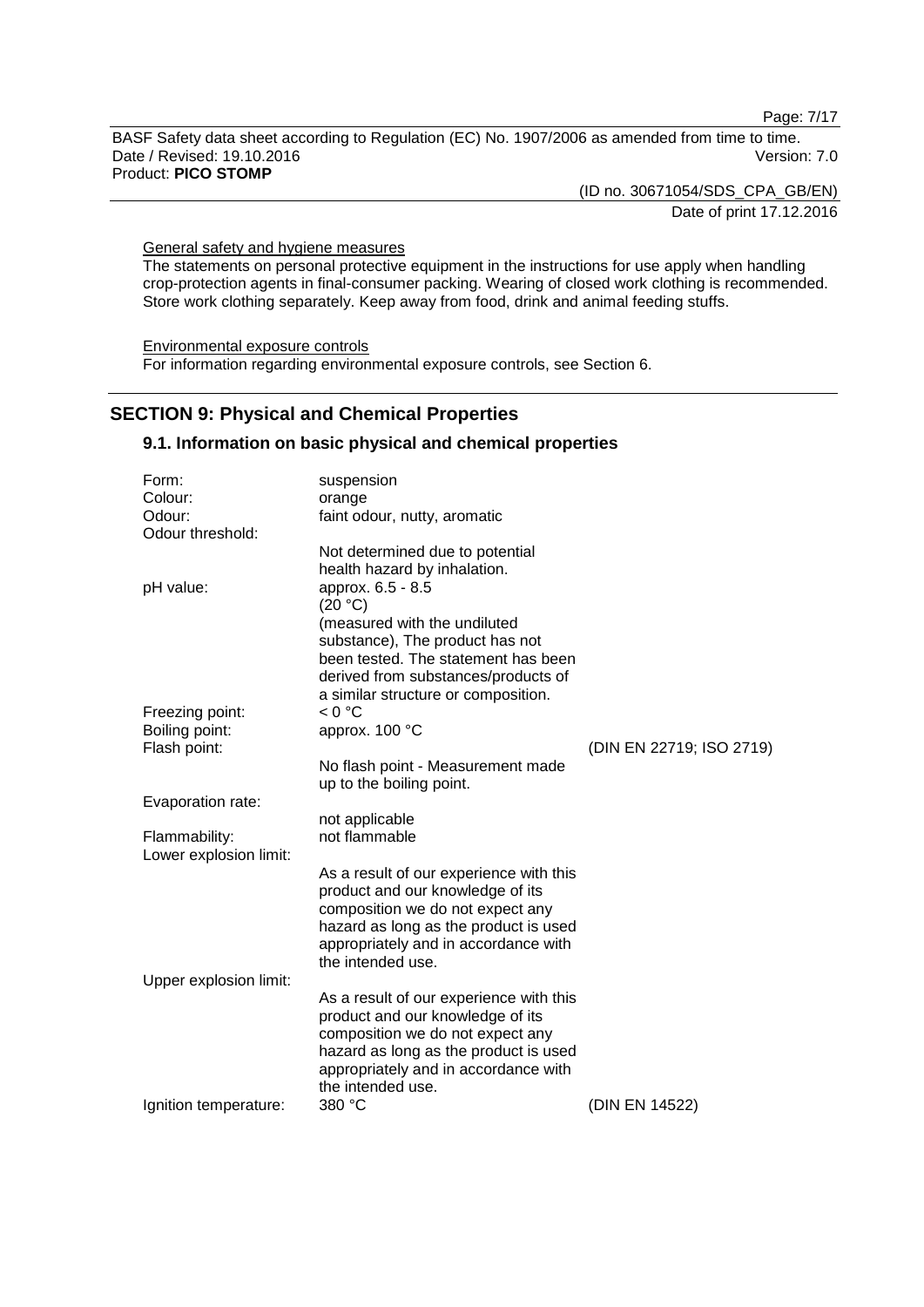Page: 8/17

BASF Safety data sheet according to Regulation (EC) No. 1907/2006 as amended from time to time. Date / Revised: 19.10.2016 Version: 7.0 Product: **PICO STOMP**

(ID no. 30671054/SDS\_CPA\_GB/EN)

Date of print 17.12.2016

| Vapour pressure:                                                 | approx. 23 hPa<br>(20 °C)                                              |                      |
|------------------------------------------------------------------|------------------------------------------------------------------------|----------------------|
|                                                                  | Information applies to the solvent.                                    |                      |
| Density:                                                         | approx. 1.1 g/cm3                                                      | (OECD Guideline 109) |
|                                                                  | (20 °C)                                                                |                      |
|                                                                  | The product has not been tested.                                       |                      |
|                                                                  | The statement has been derived from                                    |                      |
|                                                                  | substances/products of a similar                                       |                      |
|                                                                  | structure or composition.                                              |                      |
| Relative vapour density (air):                                   |                                                                        |                      |
|                                                                  | not applicable                                                         |                      |
| Solubility in water:                                             | dispersible, The product has not                                       |                      |
|                                                                  | been tested. The statement has been                                    |                      |
|                                                                  | derived from substances/products of                                    |                      |
|                                                                  | a similar structure or composition.                                    |                      |
| Partitioning coefficient n-octanol/water (log Kow):              |                                                                        |                      |
|                                                                  | not applicable                                                         |                      |
| Thermal decomposition: 255 °C, 630 kJ/kg,                        |                                                                        |                      |
|                                                                  | (onset temperature)                                                    |                      |
|                                                                  | Not a substance liable to self-decomposition according to UN transport |                      |
|                                                                  | regulations, class 4.1.                                                |                      |
| Viscosity, dynamic:                                              | approx. 134 mPa.s<br>(20 °C)                                           | (OECD 114)           |
|                                                                  | The product has not been tested.                                       |                      |
|                                                                  | The statement has been derived from                                    |                      |
|                                                                  | substances/products of a similar                                       |                      |
|                                                                  | structure or composition.                                              |                      |
| Explosion hazard:                                                | not explosive                                                          |                      |
| Fire promoting properties:<br>Based on its structural properties |                                                                        |                      |
|                                                                  | the product is not classified as                                       |                      |
|                                                                  | oxidizing.                                                             |                      |

## **9.2. Other information**

Other Information:

If necessary, information on other physical and chemical parameters is indicated in this section.

## **SECTION 10: Stability and Reactivity**

## **10.1. Reactivity**

No hazardous reactions if stored and handled as prescribed/indicated.

#### **10.2. Chemical stability**

The product is stable if stored and handled as prescribed/indicated.

# **10.3. Possibility of hazardous reactions**

No hazardous reactions if stored and handled as prescribed/indicated.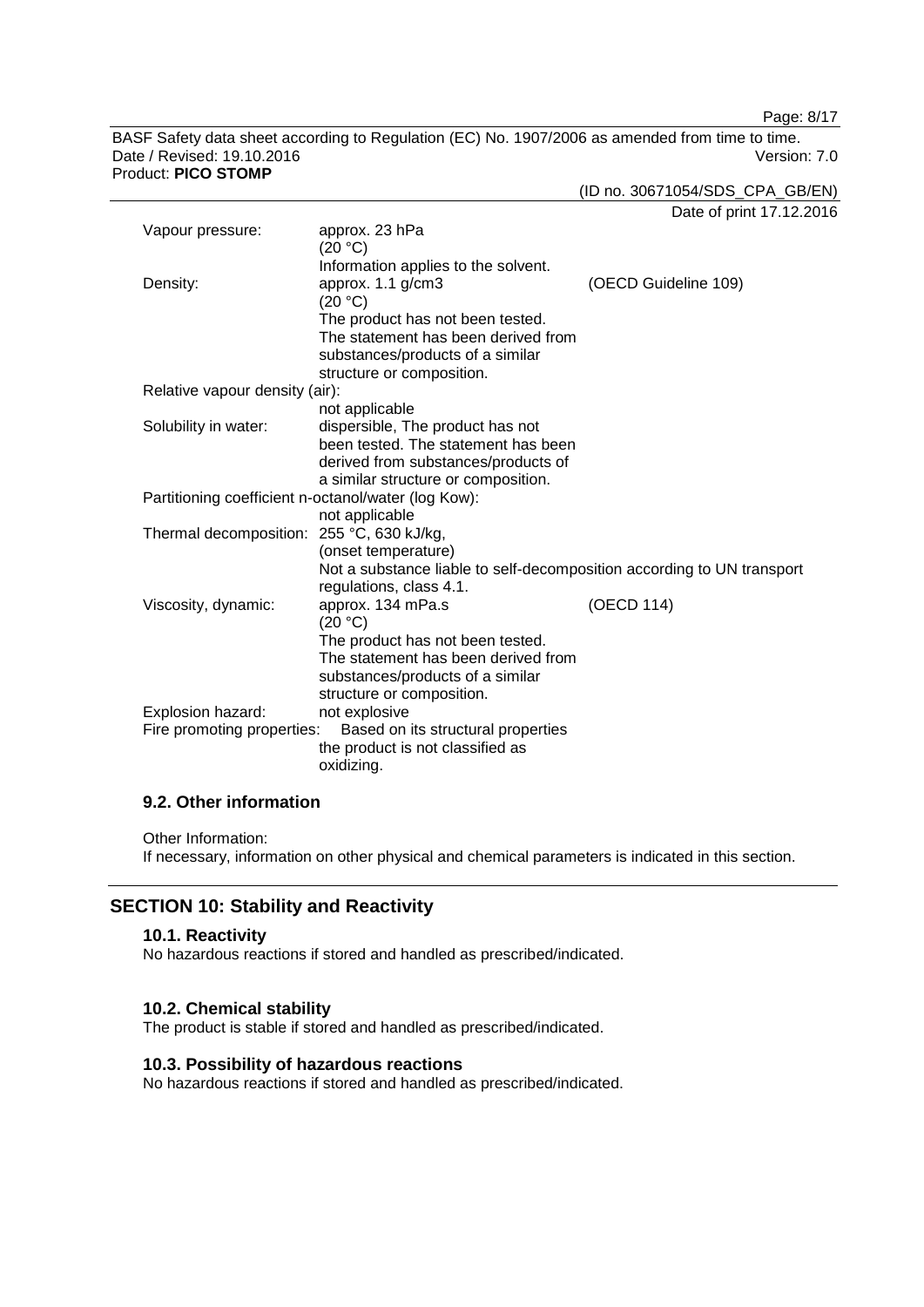Page: 9/17

BASF Safety data sheet according to Regulation (EC) No. 1907/2006 as amended from time to time. Date / Revised: 19.10.2016 Version: 7.0 Product: **PICO STOMP**

(ID no. 30671054/SDS\_CPA\_GB/EN)

Date of print 17.12.2016

## **10.4. Conditions to avoid**

See MSDS section 7 - Handling and storage.

## **10.5. Incompatible materials**

Substances to avoid: strong oxidizing agents, strong bases, strong acids

## **10.6. Hazardous decomposition products**

Hazardous decomposition products: No hazardous decomposition products if stored and handled as prescribed/indicated.

# **SECTION 11: Toxicological Information**

## **11.1. Information on toxicological effects**

#### Acute toxicity

Assessment of acute toxicity:

Virtually nontoxic after a single ingestion. Virtually nontoxic after a single skin contact. Virtually nontoxic by inhalation. The product has not been tested. The statement has been derived from substances/products of a similar structure or composition.

Experimental/calculated data: LD50 rat (oral): > 5,000 mg/kg (OECD Guideline 401)

LC50 rat (by inhalation): > 3.75 mg/l 4 h (OECD Guideline 403) No mortality was observed. An aerosol was tested.

LD50 rat (dermal): > 4,000 mg/kg (OECD Guideline 402) No mortality was observed.

#### Irritation

Assessment of irritating effects: Not irritating to the eyes. Not irritating to the skin. The product has not been tested. The statement has been derived from substances/products of a similar structure or composition.

Experimental/calculated data: Skin corrosion/irritation rabbit: non-irritant (Guideline 92/69/EEC, B.4)

Serious eye damage/irritation rabbit: non-irritant (Guideline 92/69/EEC, B.5)

#### Respiratory/Skin sensitization

Assessment of sensitization:

There is no evidence of a skin-sensitizing potential. The product has not been tested. The statement has been derived from the properties of the individual components.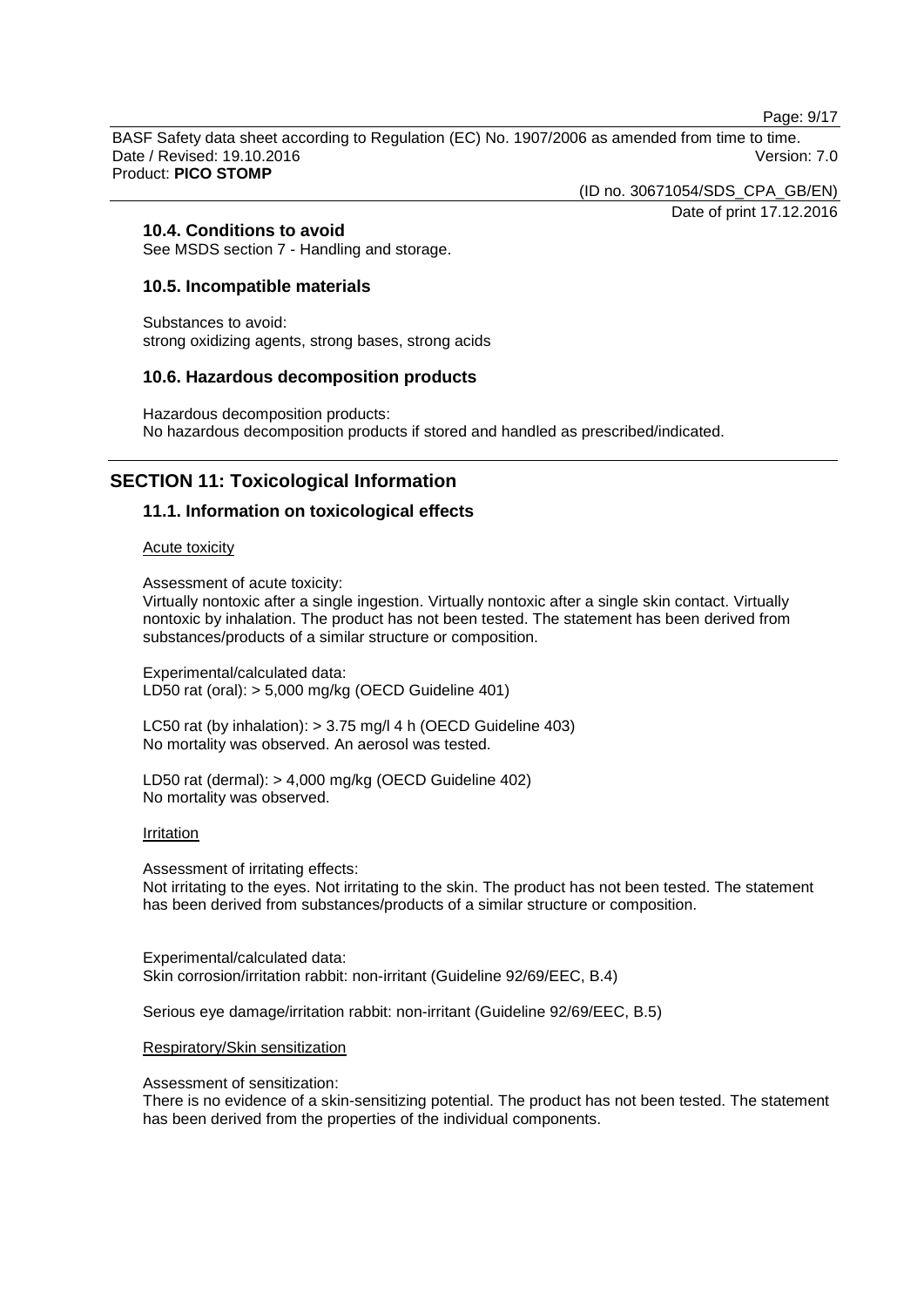Page: 10/17

BASF Safety data sheet according to Regulation (EC) No. 1907/2006 as amended from time to time. Date / Revised: 19.10.2016 Version: 7.0 Product: **PICO STOMP**

(ID no. 30671054/SDS\_CPA\_GB/EN)

Date of print 17.12.2016

Experimental/calculated data:

modified Buehler test guinea pig: Skin sensitizing effects were not observed in animal studies. (Guideline 92/69/EEC, B.6)

Germ cell mutagenicity

#### Assessment of mutagenicity:

The product has not been tested. The statement has been derived from the properties of the individual components. Mutagenicity tests revealed no genotoxic potential.

#### **Carcinogenicity**

Assessment of carcinogenicity:

The product has not been tested. The statement has been derived from the properties of the individual components.

#### *Information on: pendimethalin (ISO); N-(1-ethylpropyl)-2,6-dinitro-3,4-xylidine Assessment of carcinogenicity:*

*In long-term studies in rats the substance induced thyroid tumors. The effect is caused by an animal specific mechanism that has no human counter part. In long-term studies in mice in which the substance was given by feed, a carcinogenic effect was not observed.* ----------------------------------

#### Reproductive toxicity

#### Assessment of reproduction toxicity:

The product has not been tested. The statement has been derived from the properties of the individual components. The results of animal studies gave no indication of a fertility impairing effect.

#### Developmental toxicity

#### Assessment of teratogenicity:

The product has not been tested. The statement has been derived from the properties of the individual components. Animal studies gave no indication of a developmental toxic effect at doses that were not toxic to the parental animals.

#### Specific target organ toxicity (single exposure)

#### Assessment of STOT single:

Based on the available information there is no specific target organ toxicity to be expected after a single exposure.

Remarks: The product has not been tested. The statement has been derived from the properties of the individual components.

#### Repeated dose toxicity and Specific target organ toxicity (repeated exposure)

#### Assessment of repeated dose toxicity:

The product has not been tested. The statement has been derived from the properties of the individual components.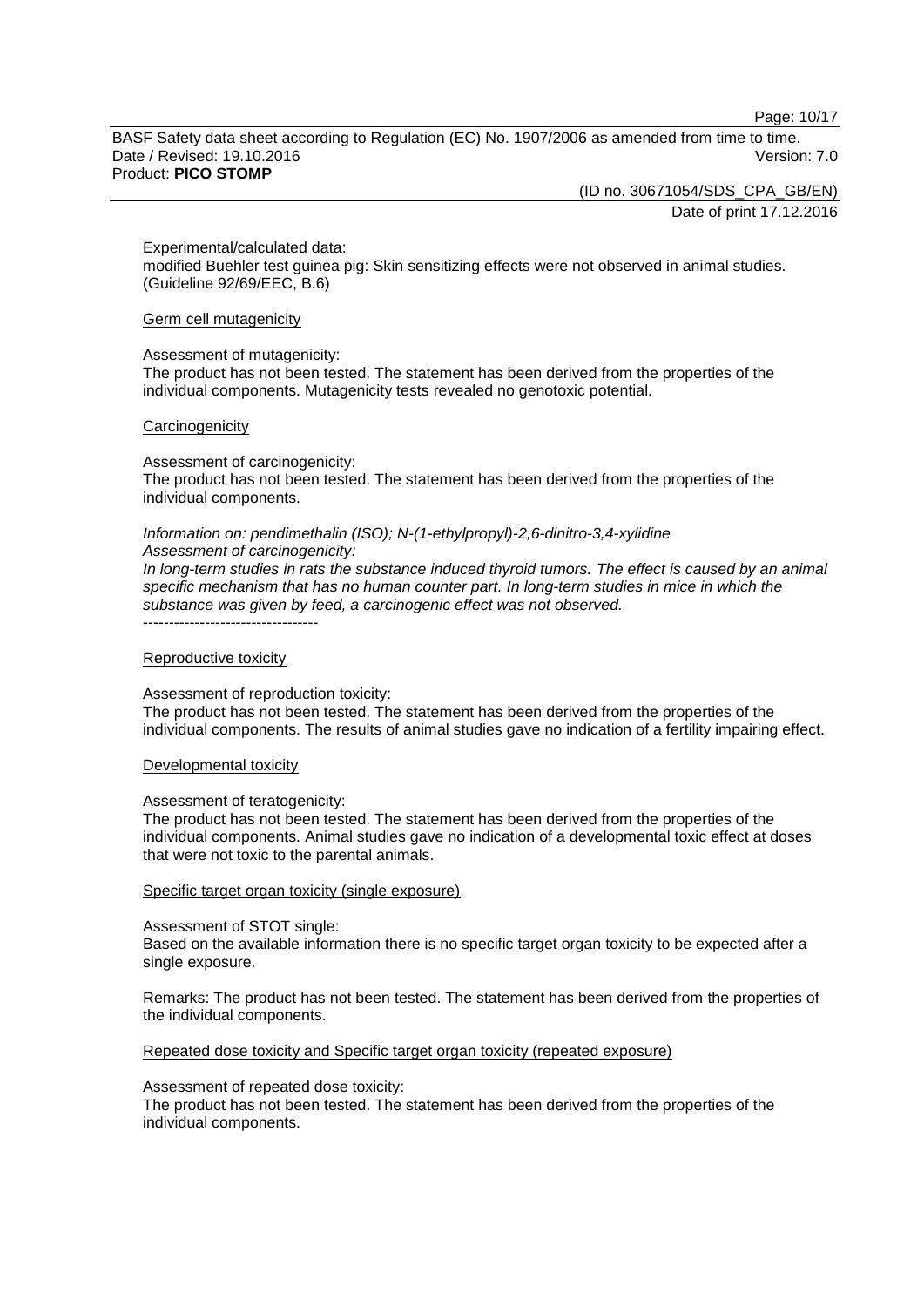Page: 11/17

BASF Safety data sheet according to Regulation (EC) No. 1907/2006 as amended from time to time. Date / Revised: 19.10.2016 **Version: 7.0** Product: **PICO STOMP**

> (ID no. 30671054/SDS\_CPA\_GB/EN) Date of print 17.12.2016

*Information on: pendimethalin (ISO); N-(1-ethylpropyl)-2,6-dinitro-3,4-xylidine Assessment of repeated dose toxicity: No substance-specific organtoxicity was observed after repeated administration to animals. Adaptive effects were observed after repeated exposure in animal studies.*

*Information on: picolinafen (ISO); 2-Pyridinecarboxamide, N-(4-fluorophenyl)-6-[3- (trifluoromethyl)phenoxy]- Assessment of repeated dose toxicity: Repeated exposure to large quantities may affect certain organs.*

*Information on: Silicon dioxide Assessment of repeated dose toxicity: Repeated inhalative uptake of particles/dust reaching the alveoli may cause damage to the lungs.* ----------------------------------

#### Aspiration hazard

No aspiration hazard expected. The product has not been tested. The statement has been derived from the properties of the individual components.

#### Other relevant toxicity information

Misuse can be harmful to health.

# **SECTION 12: Ecological Information**

## **12.1. Toxicity**

Assessment of aquatic toxicity: Very toxic to aquatic life with long lasting effects. The product has not been tested. The statement has been derived from substances/products of a similar structure or composition.

Toxicity to fish:

LC50 (96 h) 4.08 mg/l, Oncorhynchus mykiss (OPP 72-1 (EPA-Guideline), Flow through.) The product has not been tested. The statement has been derived from substances/products of a similar structure or composition.

Aquatic invertebrates: EC50 (48 h) 9.81 mg/l, Daphnia magna (OPP 72-2 (EPA-guideline), static) The product has not been tested. The statement has been derived from substances/products of a similar structure or composition.

Aquatic plants: EC50 (72 h) 0.0299 mg/l (growth rate), Selenastrum capricornutum (OECD Guideline 201, static)

No observed effect concentration (72 h) 0.0017 mg/l, Selenastrum capricornutum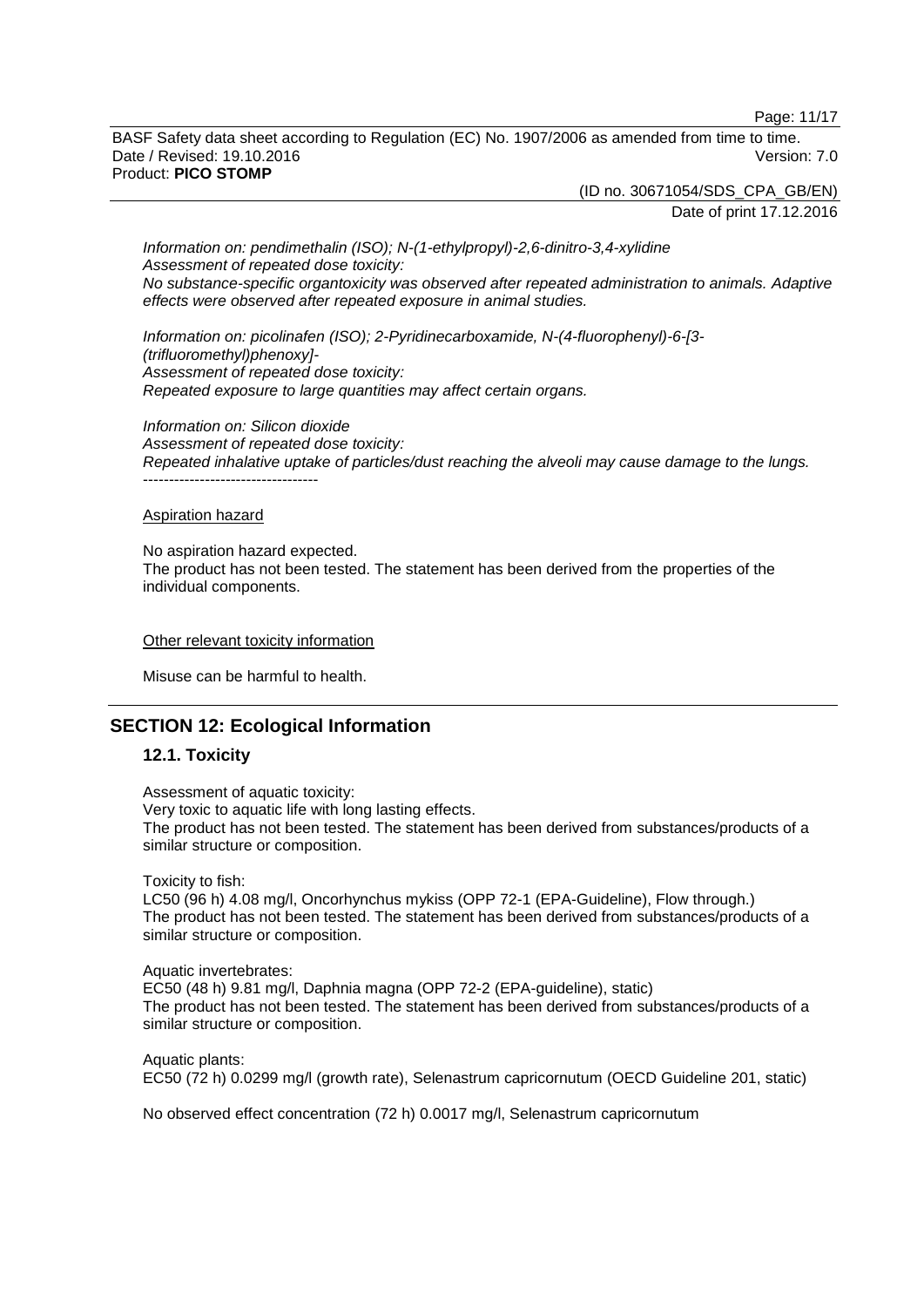Page: 12/17

BASF Safety data sheet according to Regulation (EC) No. 1907/2006 as amended from time to time. Date / Revised: 19.10.2016 **Version: 7.0** Product: **PICO STOMP**

(ID no. 30671054/SDS\_CPA\_GB/EN)

Date of print 17.12.2016

Chronic toxicity to fish:

No observed effect concentration (28 d) 0.486 mg/l, Oncorhynchus mykiss The product has not been tested. The statement has been derived from substances/products of a similar structure or composition.

Chronic toxicity to aquatic invertebrates: No observed effect concentration (21 d) 0.00881 mg/l, Daphnia magna

# **12.2. Persistence and degradability**

Assessment biodegradation and elimination (H2O): The product has not been tested. The statement has been derived from the properties of the individual components.

*Information on: pendimethalin (ISO); N-(1-ethylpropyl)-2,6-dinitro-3,4-xylidine Assessment biodegradation and elimination (H2O): Not readily biodegradable (by OECD criteria).*

*Information on: picolinafen (ISO); 2-Pyridinecarboxamide, N-(4-fluorophenyl)-6-[3- (trifluoromethyl)phenoxy]- Assessment biodegradation and elimination (H2O): Not readily biodegradable (by OECD criteria).* ----------------------------------

**12.3. Bioaccumulative potential**

Assessment bioaccumulation potential: The product has not been tested. The statement has been derived from the properties of the individual components.

*Information on: pendimethalin (ISO); N-(1-ethylpropyl)-2,6-dinitro-3,4-xylidine Bioaccumulation potential: Bioconcentration factor: 5,100 Based on a weight of evidence, the compound will not bioaccumulate.*

```
Information on: picolinafen (ISO); 2-Pyridinecarboxamide, N-(4-fluorophenyl)-6-[3-
(trifluoromethyl)phenoxy]-
Bioaccumulation potential:
Bioconcentration factor: 580
Accumulation in organisms is not to be expected.
    ----------------------------------
```
# **12.4. Mobility in soil**

Assessment transport between environmental compartments: Adsorption in soil: The product has not been tested. The statement has been derived from the properties of the individual components.

*Information on: pendimethalin (ISO); N-(1-ethylpropyl)-2,6-dinitro-3,4-xylidine Assessment transport between environmental compartments:*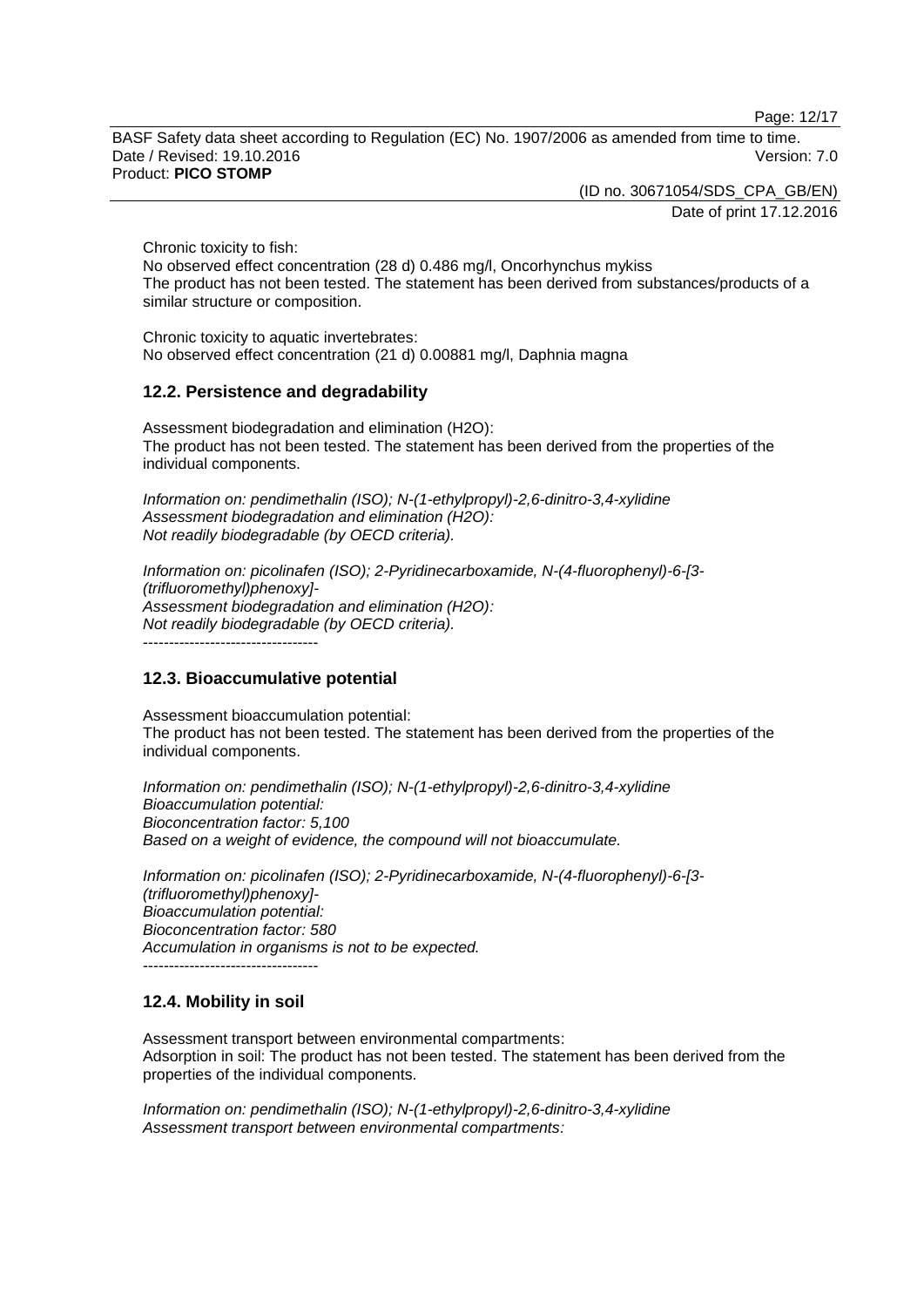Page: 13/17

BASF Safety data sheet according to Regulation (EC) No. 1907/2006 as amended from time to time. Date / Revised: 19.10.2016 Version: 7.0 Product: **PICO STOMP**

(ID no. 30671054/SDS\_CPA\_GB/EN)

Date of print 17.12.2016

*Volatility: The substance will slowly evaporate into the atmosphere from the water surface. Adsorption in soil: Following exposure to soil, adsorption to solid soil particles is probable, therefore contamination of groundwater is not expected.*

*Information on: picolinafen (ISO); 2-Pyridinecarboxamide, N-(4-fluorophenyl)-6-[3- (trifluoromethyl)phenoxy]- Assessment transport between environmental compartments: Adsorption in soil: Following exposure to soil, adsorption to solid soil particles is probable, therefore contamination of groundwater is not expected.* ----------------------------------

# **12.5. Results of PBT and vPvB assessment**

The product does not contain a substance fulfilling the PBT (persistent/bioaccumulative/toxic) criteria or the vPvB (very persistent/very bioaccumulative) criteria.

## **12.6. Other adverse effects**

The product does not contain substances that are listed in Regulation (EC) 1005/2009 on substances that deplete the ozone layer.

## **12.7. Additional information**

Other ecotoxicological advice: Do not discharge product into the environment without control.

# **SECTION 13: Disposal Considerations**

## **13.1. Waste treatment methods**

Must be disposed of or incinerated in accordance with local regulations.

The UK Environmental Protection (Duty of Care) Regulations (EP) and amendments should be noted (United Kingdom).

This product and any uncleaned containers must be disposed of as hazardous waste in accordance with the 2005 Hazardous Waste Regulations and amendments (United Kingdom)

Contaminated packaging: Contaminated packaging should be emptied as far as possible and disposed of in the same manner as the substance/product.

# **SECTION 14: Transport Information**

#### **Land transport**

ADR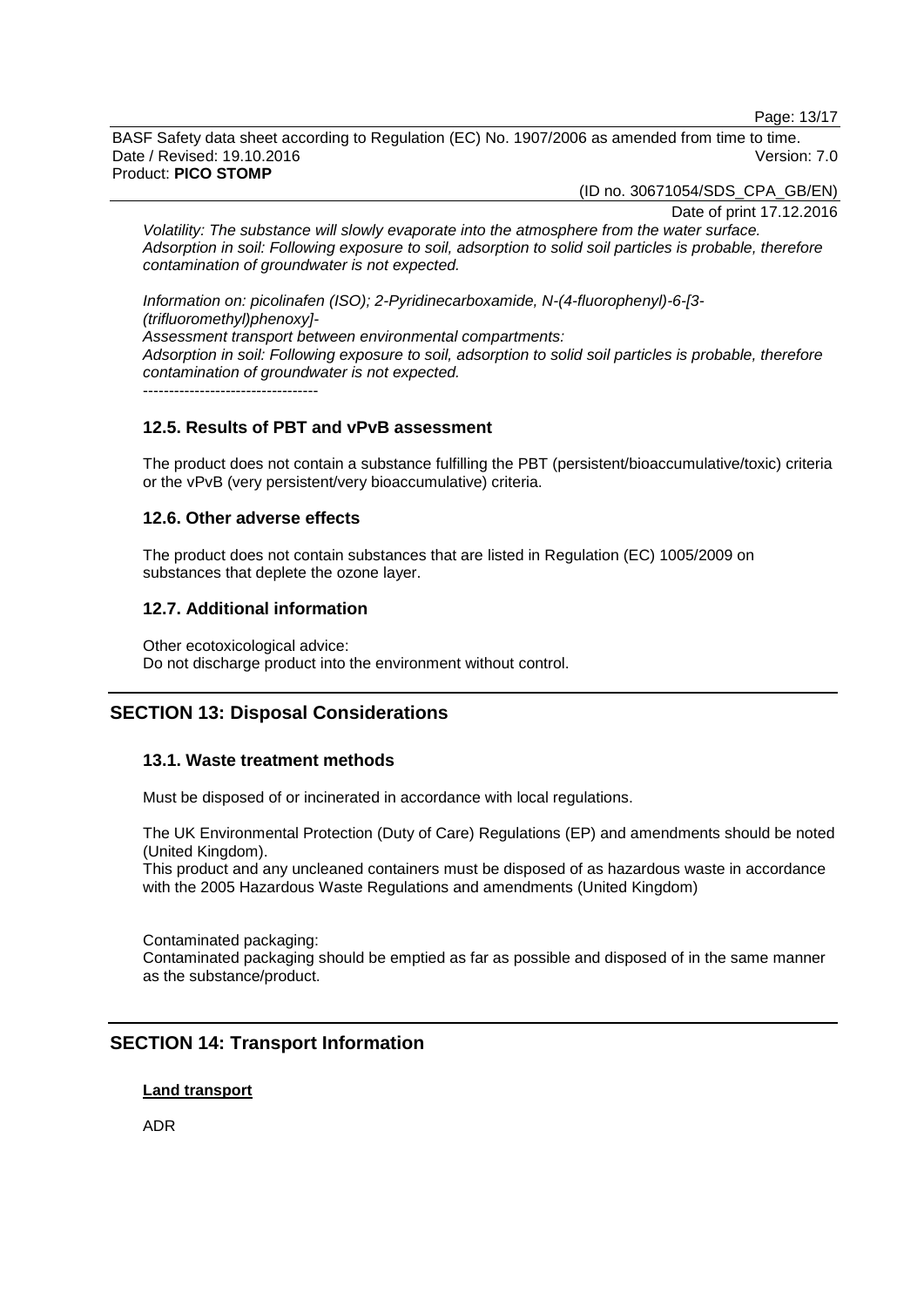Page: 14/17

BASF Safety data sheet according to Regulation (EC) No. 1907/2006 as amended from time to time. Date / Revised: 19.10.2016 Version: 7.0 Product: **PICO STOMP**

(ID no. 30671054/SDS\_CPA\_GB/EN)

Date of print 17.12.2016

| UN number<br>UN proper shipping name:<br>Transport hazard class(es):<br>Packing group:<br>Environmental hazards:<br>Special precautions for<br>user: | <b>UN3082</b><br>ENVIRONMENTALLY HAZARDOUS SUBSTANCE, LIQUID,<br>N.O.S. (contains PENDIMETHALIN)<br>9, EHSM<br>Ш<br>yes<br>Tunnel code: E |  |
|------------------------------------------------------------------------------------------------------------------------------------------------------|-------------------------------------------------------------------------------------------------------------------------------------------|--|
| <b>RID</b>                                                                                                                                           |                                                                                                                                           |  |
| UN number<br>UN proper shipping name:                                                                                                                | <b>UN3082</b><br>ENVIRONMENTALLY HAZARDOUS SUBSTANCE, LIQUID,<br>N.O.S. (contains PENDIMETHALIN)                                          |  |
| Transport hazard class(es):<br>Packing group:<br>Environmental hazards:<br>Special precautions for<br>user:                                          | 9, EHSM<br>Ш<br>ves<br>None known                                                                                                         |  |
| <b>Inland waterway transport</b><br><b>ADN</b>                                                                                                       |                                                                                                                                           |  |
| UN number<br>UN proper shipping name:                                                                                                                | <b>UN3082</b><br>ENVIRONMENTALLY HAZARDOUS SUBSTANCE, LIQUID,<br>N.O.S. (contains PENDIMETHALIN)                                          |  |
| Transport hazard class(es):<br>Packing group:<br>Environmental hazards:<br>Special precautions for<br>user:                                          | 9, EHSM<br>Ш<br>ves<br>None known                                                                                                         |  |
| <b>Transport in inland waterway vessel</b><br>Not evaluated                                                                                          |                                                                                                                                           |  |
| Sea transport                                                                                                                                        |                                                                                                                                           |  |
| <b>IMDG</b>                                                                                                                                          |                                                                                                                                           |  |
| UN number:<br>UN proper shipping name:                                                                                                               | <b>UN 3082</b><br>ENVIRONMENTALLY HAZARDOUS SUBSTANCE, LIQUID,<br>N.O.S. (contains PENDIMETHALIN)                                         |  |
| Transport hazard class(es):<br>Packing group:<br>Environmental hazards:                                                                              | 9, EHSM<br>Ш<br>yes                                                                                                                       |  |
| Special precautions for<br>user:                                                                                                                     | Marine pollutant: YES<br>None known                                                                                                       |  |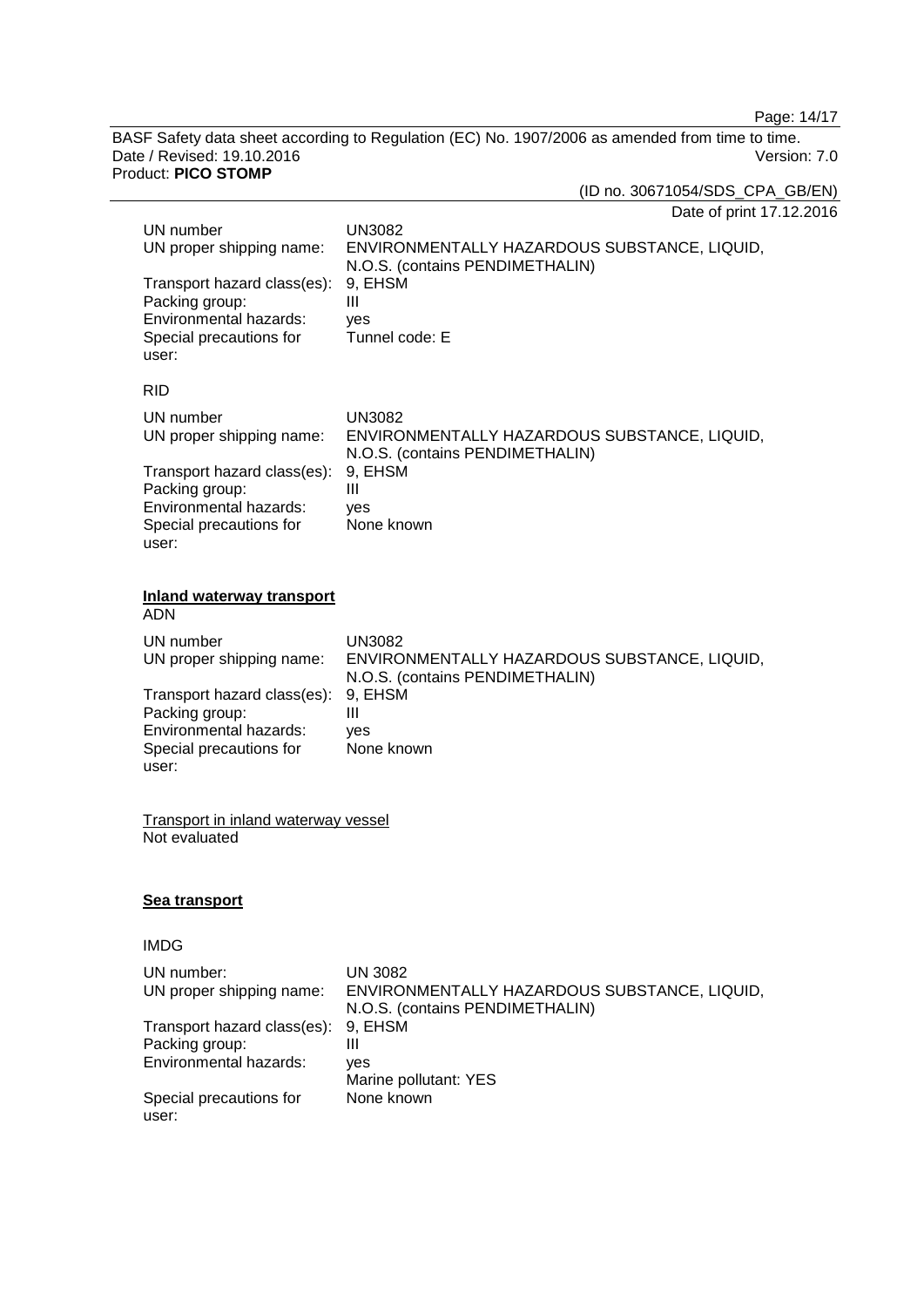Page: 15/17

BASF Safety data sheet according to Regulation (EC) No. 1907/2006 as amended from time to time. Date / Revised: 19.10.2016 Version: 7.0 Product: **PICO STOMP**

> (ID no. 30671054/SDS\_CPA\_GB/EN) Date of print 17.12.2016

## **Air transport**

# IATA/ICAO

| UN number:<br>UN proper shipping name: | UN 3082<br>ENVIRONMENTALLY HAZARDOUS SUBSTANCE, LIQUID, |
|----------------------------------------|---------------------------------------------------------|
|                                        | N.O.S. (contains PENDIMETHALIN)                         |
| Transport hazard class(es): 9, EHSM    |                                                         |
| Packing group:                         | Ш                                                       |
| Environmental hazards:                 | ves                                                     |
| Special precautions for                | None known                                              |
| user:                                  |                                                         |

#### **14.1. UN number**

See corresponding entries for "UN number" for the respective regulations in the tables above.

#### **14.2. UN proper shipping name**

See corresponding entries for "UN proper shipping name" for the respective regulations in the tables above.

## **14.3. Transport hazard class(es)**

See corresponding entries for "Transport hazard class(es)" for the respective regulations in the tables above.

# **14.4. Packing group**

See corresponding entries for "Packing group" for the respective regulations in the tables above.

#### **14.5. Environmental hazards**

See corresponding entries for "Environmental hazards" for the respective regulations in the tables above.

#### **14.6. Special precautions for user**

See corresponding entries for "Special precautions for user" for the respective regulations in the tables above.

## **14.7. Transport in bulk according to Annex II of MARPOL and the IBC Code**

| Regulation:         | Not evaluated |
|---------------------|---------------|
| Shipment approved:  | Not evaluated |
| Pollution name:     | Not evaluated |
| Pollution category: | Not evaluated |
| Ship Type:          | Not evaluated |

#### **Further information**

This product is subject to the most recent edition of "The Carriage of Dangerous Goods and Use of Transportable Pressure Equipment Regulations" and their amendments (United Kingdom).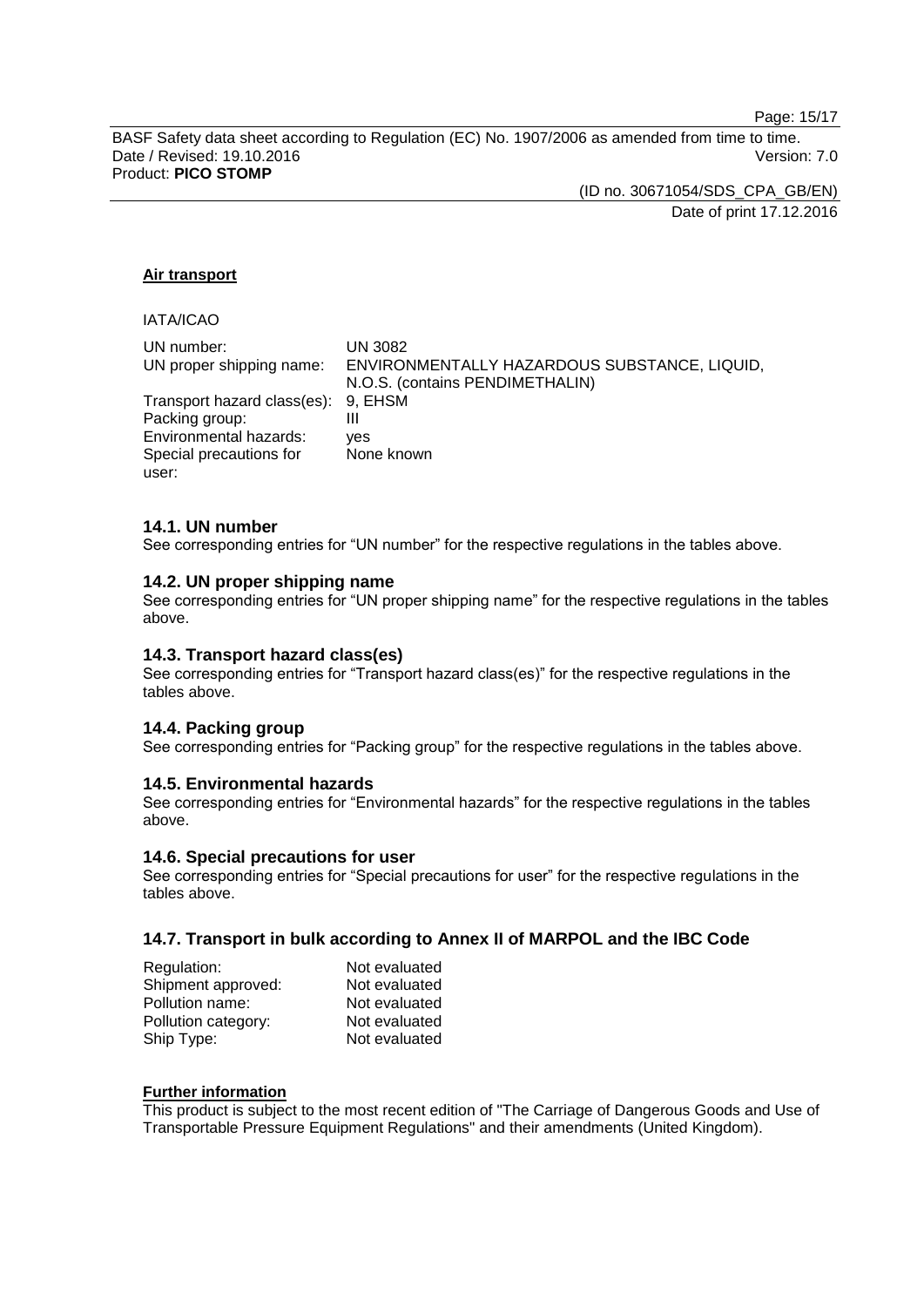Page: 16/17

BASF Safety data sheet according to Regulation (EC) No. 1907/2006 as amended from time to time. Date / Revised: 19.10.2016 Version: 7.0 Product: **PICO STOMP**

> (ID no. 30671054/SDS\_CPA\_GB/EN) Date of print 17.12.2016

# **SECTION 15: Regulatory Information**

# **15.1. Safety, health and environmental regulations/legislation specific for the substance or mixture**

This product is classified under the European CLP Regulation.

The data should be considered when making any assessment under the Control of Substances Hazardous to Health Regulations (COSHH), and related guidance, for example, 'COSHH Essentials' (United Kingdom).

This product may be subject to the Control of Major Accident Hazards Regulations (COMAH), and amendments if specific threshold tonnages are exceeded (United Kingdom).

#### **15.2. Chemical Safety Assessment**

Advice on product handling can be found in sections 7 and 8 of this safety data sheet.

# **SECTION 16: Other Information**

For proper and safe use of this product, please refer to the approval conditions laid down on the product label.

Full text of the classifications, including the hazard classes and the hazard statements, if mentioned in section 2 or 3:

| Hazardous to the aquatic environment - acute<br>Hazardous to the aquatic environment - chronic<br>Skin sensitization |
|----------------------------------------------------------------------------------------------------------------------|
| Acute toxicity                                                                                                       |
| Skin corrosion/irritation                                                                                            |
| Serious eye damage/eye irritation                                                                                    |
| Very toxic to aquatic life with long lasting effects.                                                                |
| To avoid risks to human health and the environment, comply with the<br>instructions for use.                         |
| May cause an allergic skin reaction.                                                                                 |
| Very toxic to aquatic life.                                                                                          |
| Causes serious eye damage.                                                                                           |
| Causes skin irritation.                                                                                              |
| Harmful if swallowed.                                                                                                |
|                                                                                                                      |

If you have any queries relating to this MSDS, it's contents or any other product safety related questions, please write to the following e-mail address: product-safety-north@basf.com

The data contained in this safety data sheet are based on our current knowledge and experience and describe the product only with regard to safety requirements. This safety data sheet is neither a Certificate of Analysis (CoA) nor technical data sheet and shall not be mistaken for a specification agreement. Identified uses in this safety data sheet do neither represent an agreement on the corresponding contractual quality of the substance/mixture nor a contractually designated use. It is the